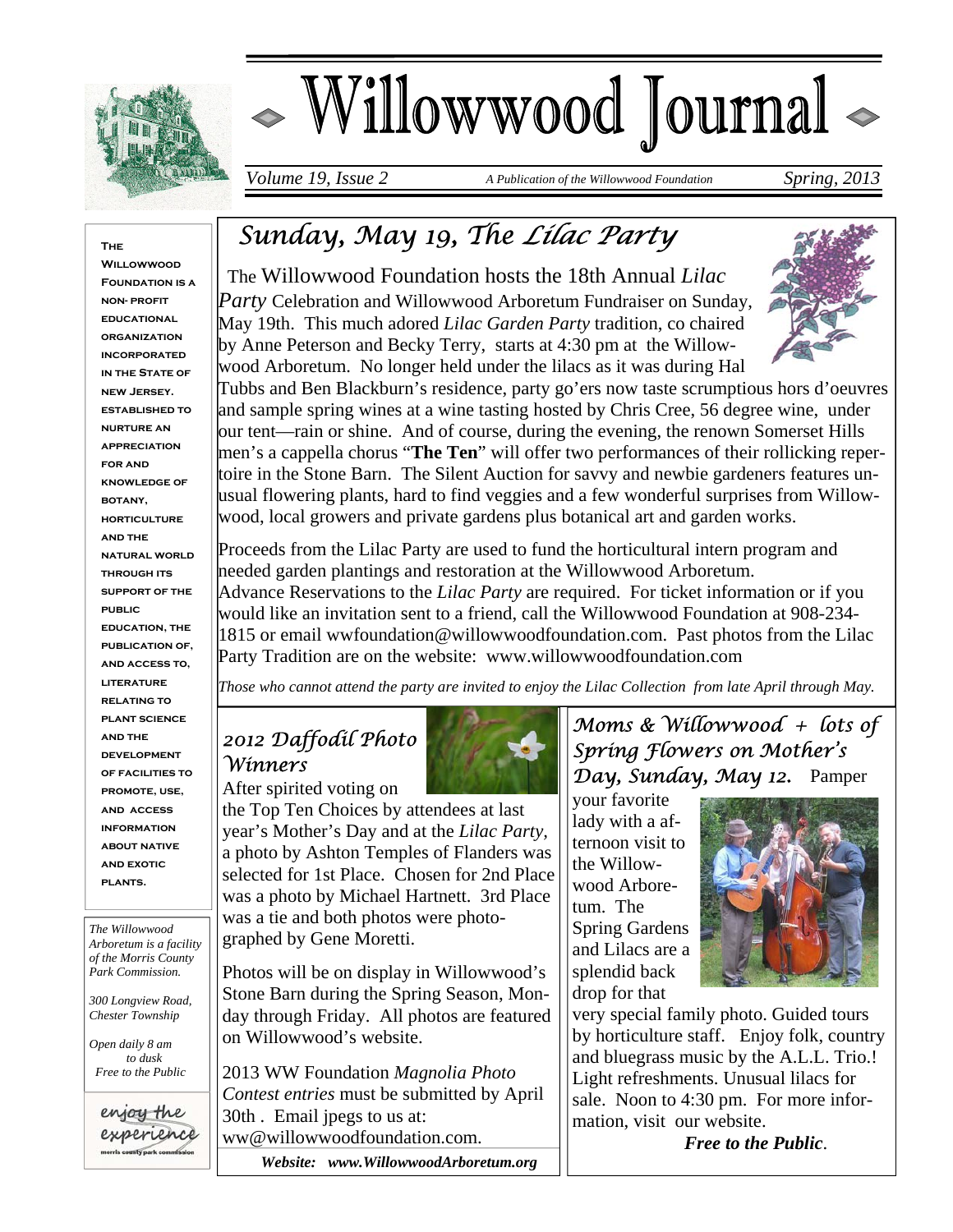## *Lilacs, Lilacs, Lilacs*...In

the *Lilac Party* tradition, every guest receives a gift of a lilac that can be planted in your own garden for years of wonderful Willowwood scents. Pamela Wilson, Propagator, has selected:

*For our Benefactors and Patrons: two very interesting lilacs:*  **Syringa vulgaris** 

**'Andenken an Ludwig Spath'**  has lovely slender

panicles of dark,



**ال** 

The Royal Horticultural Society has given it their prestigious Award of Garden Merit. Late Spring bloom; Strongly fragrant.

**Syringa vulgaris 'President Grevy'**  is a classic French Hybrid Lilac with double, lilac-blue,



large fragrant flowers that bloom in May.

*AND: For those Benefactors & Patrons who would* 

*like something a little different in their garden, we present:*  **Azalea Weston's Popsicle'.** Wonderfully fragrant,



dark pink flowers with an orange flare that open in early June. Burgundy color in fall.

**Sponsors:** select one of the follow-



ing choices:  **Syringa vulgaris 'Albert F. Holden' -**  A Father Fiala introduction features deep lilac-violet blooms with a silvery blush

on the reverse of the petals giving it

a bi color effect. Heavy fragrance.

**Syringa vulgaris 'Taras Bulba'** is a rare beauty because of its dou-



ble iridescent lavender red buds that open to exquisite triple florets.

#### **Syringa vulgaris 'Primrose'**

Beloved in Europe an hard to find here, this shrub won a Royal Horticultural Society Award of Merit. It is a unique cultivar with perfumed, creamy yellowish blossoms



#### in mid May. **Syringa x hyacinthiflora**

 **'Old Glory'**  has abundant fragrant bluish-purple flowers, rounded growth habitat and leaves with improved disease tolerance.

A release by the National Arboretum's breeding program, it has the genetic makeup to stand up to sweltering heat and high humidity. Sweet fragrance in early Spring.

**Syringa vulgaris 'Aucubaefolia'**  has deciduous, unusual variegated foliage and double blue fragrant flow-



ers that bloom in late May. Bees and Butterflies just love this lilac!

## Garden Tours

**Saturday, April 13 Willowwood,**  *From The Manager's Perspective...* Join John Morse, Manager of Horticulture, for his personal tour of Willowwood Arboretum. Learn why this magnificent site is one of the finest horticultural facilities in N. J. John shares his unique perspective in this afternoon tour. Meet at the Stone Barn, wear good walking shoes and prepare to be wowed by the beauty of the gardens and the grounds of this very special place. **Time:** 1 p.m. - 2:30 p.m. **Cost:** \$12 **Reservations: 973-326-7603** 

**Thursday, May 23** *Viburnums: A Must for Every Garden ...*From leaves to flowers discover why you need this wonderful shrub in your yard. Bryan Lowe will first review Viburnum in a lecture at the Stone Barn and then offer a personal tour  $\parallel$ of Willowwood's collection. Walking shoes a must! **Time:** 2 p.m. - 3:30 p.m. **Cost: \$15 Reservations: 973-326-7603** 



*Sunday , May 19, 2013* 



4:30 pm - 7 pm

**Wine Tasting by Master of Wine, Chris Cree 56 degree wine** 

> **a cappella music by "The Ten"**

Silent Auction: Many wonderful surprise plants from growers and private collections. Botanical Artwork

> *Tickets required*. Call for info: 973 615 4841

> > Thank you !

Peapack Gladstone Bank \*

56 degree wine Morris County Park Commission Tree Tech, Inc.

**Thank you** To the friends of Willowwood who made generous donations this winter:

Mr. and Mrs. Jeffrey Dietsch *&* Mr. and Mrs. Kevin Dietsch *iho* Ralph & Barbara Dietsch

Mr. and Mrs. John Hamann *iho* Janet Allocca

#### *Sandy Fence repair*:

Mr. & Mrs. Russell Buchanan Mrs. Edith Eger Mr. Robert Graff Mr. and Mrs. Robert Holland Mrs. Rosemary Lohrmann Mr. and Mrs. Jesse Mann Mr. and Mrs. Marc Mink Mr. and Mrs. Greydon Rhodes Mr. Stuart Wagner, *Mills & DeFilippis, CPA's* 

<u>ಳಿ ಳಿ ಳಿ ಳಿ ಳಿ ಳಿ ಳಿ ಳಿ ಳಿ</u>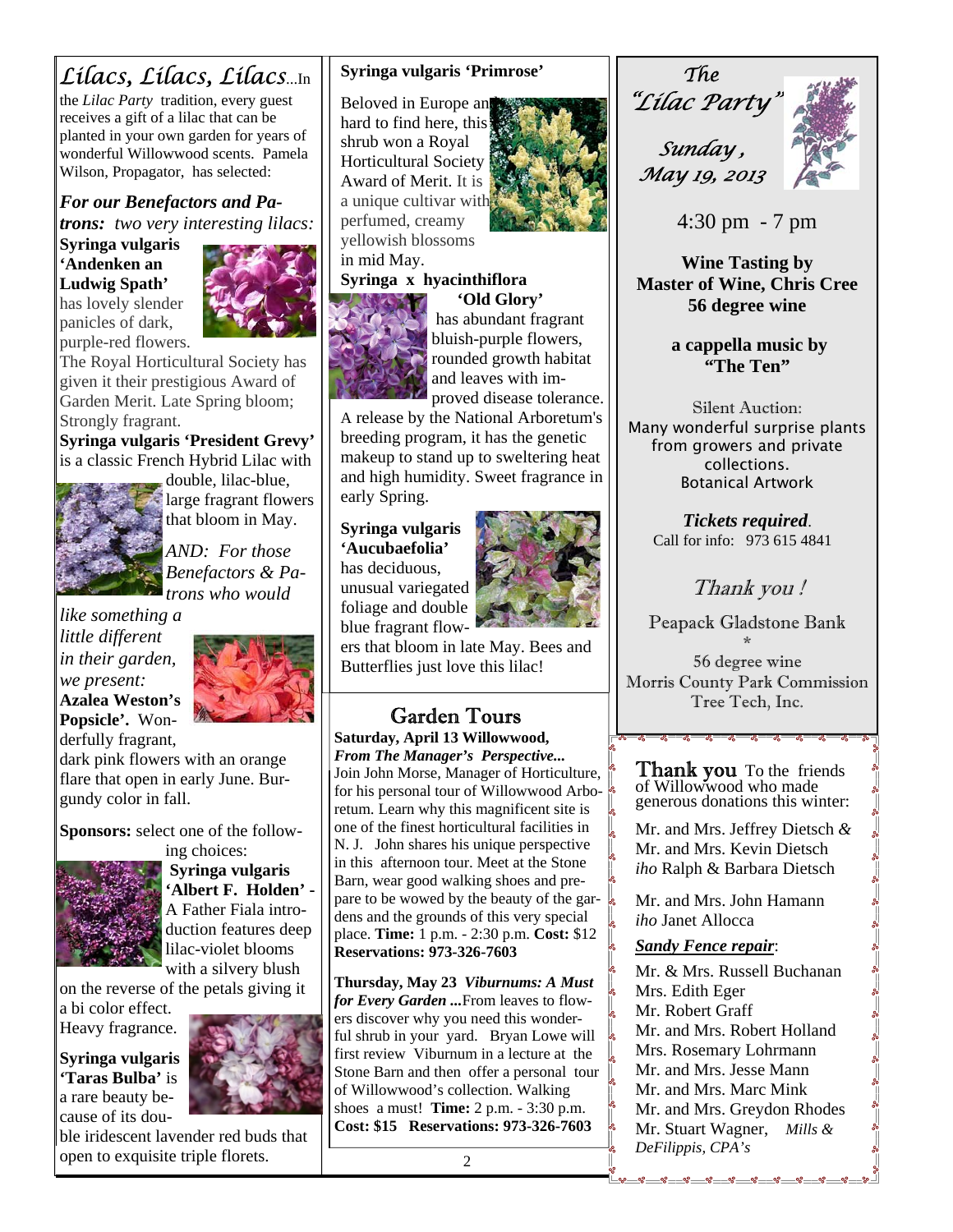#### **Wanted: Gardeners**

Maintaining the beautiful gardens at the Willowwood Arboretum and now Bamboo Brook takes constant dedication and enthusiastic teamwork. The hands on *GardenWorks* program brings volunteers to the gardens one weekday morning. Enthusiastic amateurs and friendly master gardeners learn and work together in three short magical hours. Call Kate Gutierrez at 973-326-7629.

#### **Garden Plant Labels:**

This Spring as you buy new plants for your garden, embossed metal tags that identify them as found on the trees, shrubs and plants at Willowwood can be ordered to identify these special plants in your garden.

 The copper colored tag accommodates 6 lines and generally lists botanical and common name, planting date, etc. OR we can customize the tags with whatever personal or planting information you would like to incorporate.

#### Contact the Willowwood Foundation at *908-234-1815.*

Label size: 1 3/4 x 3 1/2 inches. Cost: *\$20.00 for a order of 10 labels \$1.75 each additional label*

#### *Party'ers Wanted***!**

 Contact MCPC Event Specialist Chris Knox at 973-326- 7619 or cknox@morrisparks.net

#### to *Experience the ultimate*

*party venue!* Trees with twinkling lights surround the WW Stone Barn or your own private tent with room for dancing, creating a magical setting for any "very special" event. The Seasonal Gardens are glorious and perfect for photo ops. Willowwood or Bamboo Brook with its beautiful reflecting pools can be the setting for *your perfect party*—wedding, birthday, anniversary, etc.

#### *News from the Willowwood Gardens:*

**Wanted LILAC Planters and lovers**! If you have attended our wonderful *Lilac Party* over the years and have planted your lilacs, the Willowwood Foundation would like to talk to you as part of a research project that is collecting data on growing Lilacs in NJ. We don't care if you are an expert gardener or just stuck them in the ground with high hopes. If you have at least three of the Lilac Party plantings at various ages/stages, give Leslie a call at 908 234 1815.

#### **Openings for Seasonal Gardeners and Interns at Willowwood**

**Seasonal gardener positions for those with experience in horticulture or gardening are available now at Willowwood Arboretum for the 2013 growing season.** Gardeners participate in all aspects of garden and arboretum management including but not limited to, planting, mulching, watering, weeding, pruning, fertilizing, mowing, propagating, and record keeping. Gardeners rotate through the different specialty gardens and collections and may select an area of concentration.

**Internship Program:** Each year the Willowwood Foundation helps an individual(s) obtain practical hands on gardening experience by funding an internship at WW. The program begins early spring through late fall and may run for three to eight months. Paid Interns (full- or part-time) are admitted on an as needed basis. In 2012 an internship was awarded to Holly Piascik, a Horticultural Therapy student at the County College of Morris.

All Applicants must possess a keen interest in horticulture and enjoy working outdoors. To learn more about each program, contact Kate Gutierrez at 973-326-7629 or kgutierrez@morrisparks.net.



#### **Daffodils In Bloom and also coming soon:**

Pansies are popping in the greenhouse! Cherries, Magnolias — as soon as Mother Nature brings some warm weather! Crabapple trees, lilacs—generally mid April, through May

#### *Coming this summer:*

*The Cottage Garden*– Ever changing, traditional florals with perennials, annuals, flowering bulbs and interesting heirloom veggies.

*The Rosarie—*Spectacular Mediterranean colorations, herbs, spiky foliage plants and other plantings that thrive in a sunny, protected exposure plus many new plants and interesting pots filled for the season.

Send your email address to: *Contactus@willowwoodarboretum.org* and we will let you know when each of the flowering collections begins its bloom!

**Seeds from the Index Seminum now available**. Email us for a list.

**Magnolia Photo Contest announced:** Photographers—get your cameras ready! The Willowwood Foundation's 2013 contest features Willowwood's **Magnolias** which generally in bloom in late March-April. Rules: All Magnolia photos must be taken at WW. Photos from the past or this year will qualify. Submit jpegs via email. Entry Deadline is April 30. Questions? More Information? Check our website *www.willowwoodfoundation.com* or Email: *wwfoundation@willowwoodfoundation.com* and we will let you know when they bloom.

**Earth Day is April 22 but at Willowwood as we dig in the gardens, every day is Earth Day! If you would like to help us GO GREEN, sign up for the Willowwood Journal via email on the website**: www.willowwoodarboretum.org.